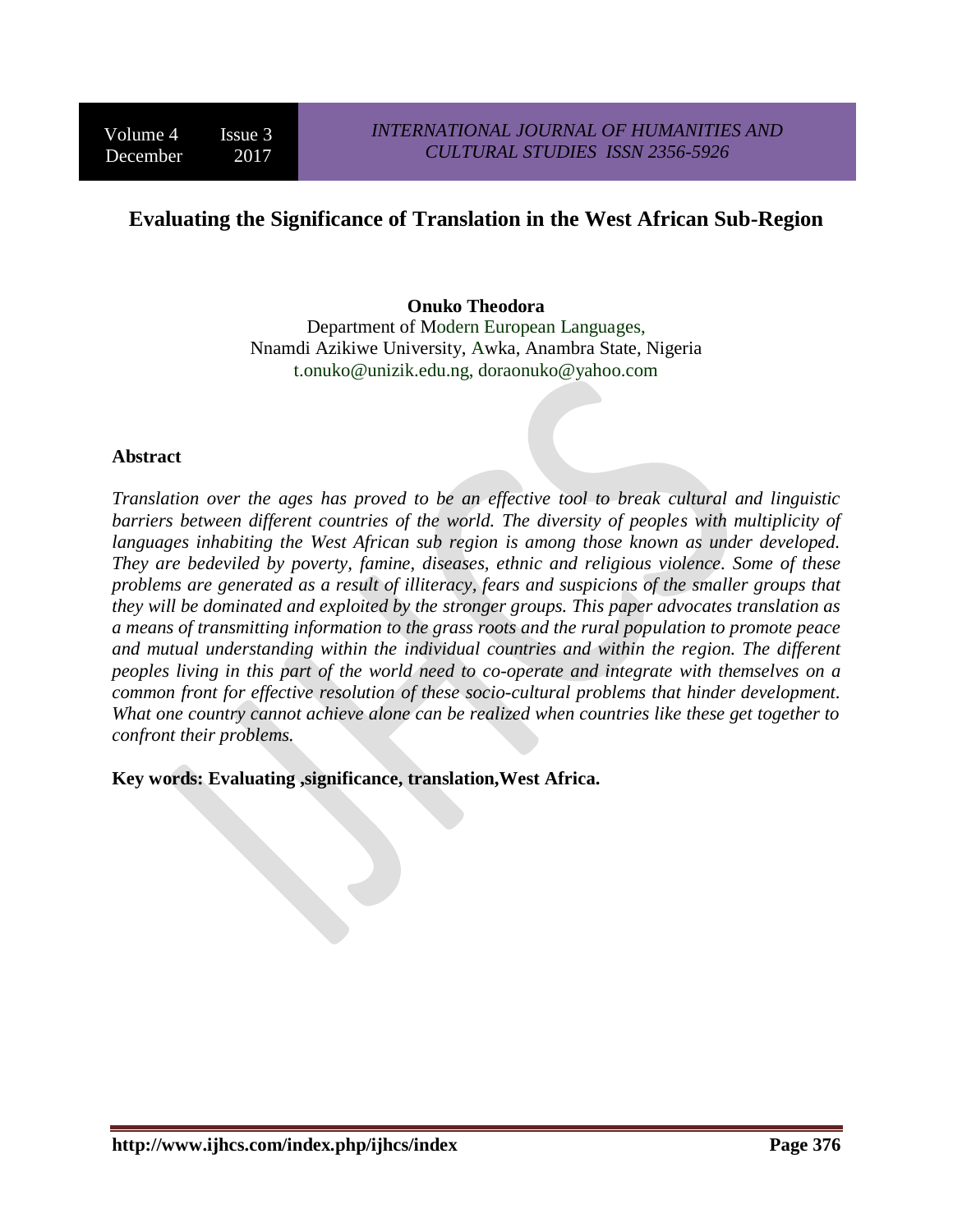### 1 **Introduction**

Translation is an intellectual exercise which involves detaching meaning from an original text, called the source text and transferring it into another text or the target text. It is a vehicle through which ideas and information are disseminated from one culture to another. In this way it enables the exchange of ideas between a diversity of people from different cultures. Writing in the preface of *The Translator's Invisibility*, (1999) Sussan Bassnett and André Lefevère remarked that"Translation, of course, is a rewriting of an original text. All rewritings whatever their intention, reflect a certain ideology and a poetic and as such manipulate literature to function in a given society in a given way"

Translation aims at communicating ideas and facts from one culture to the reading audience of a different culture and, in this way enables the exchange of ideas among people. Before the inception of the mobile phones in our villages here in Nigeria many illiterate people who have their children and relatives in distant cities and countries could communicate with them only through the mediation of younger people who attended the formal schools in their neighbor hoods .They were the ones who acted as agents through whom these letters were written in the languages of their choice. Their means of communicating with those loved ones is only by letter writing and we see this phenomenon in *Le Mandat* of Sembene Ousmane. (1968 ) translated as *The Money Order*. They also read and interpreted the messages of their loved ones to the parents in the villages. This in actual fact is the role of the translator; communicating the mind of the writer who expresses his needs, ideas and even emotions to his target audience. Danica Seleskovitch and Marianne Lederer who are theoreticians of *the Interpretative Approach* from Paris also express this opinion in their book *Interpreter pour traduire(1986:10*).Pratima Dave Shastri (2012:3) also supports this idea when he says that'' translation can resolve social problems. It can bring people together, give them a different sensibility to appreciate each make them tolerant and respectful to each other's view point".

### **1.1. Past and Present Role of Translation in the Society**

Translation has played very important roles in the reformation and the development of the European languages and literature and is poised to do same in our society today. The translation of the Holy Bible and Classical Greek and Latin literatures flourished and was very instrumental to the inculcation of moral values to the people in the  $16<sup>th</sup>$  Century.. It also helped to enrich the formation and establishment of many European languages and literatures. Heylen Romy (1993: 10-11) confirms this idea when he remarked that '' translations enable the transfer of literary devices and models from one literature or culture to another and thus enrich, developing literatures in need of poetic models or renew established literatures that find themselves in crisis''. Jeremy Munday (2001: 38) also supports this idea when he revealed that

> Luther played a pivotal role in the Reformation while, linguistically, his use of a regional yet socially broad dialect went a long way to reinforcing that form of German language as standard. In response to accusations that he had altered the Holy Scriptures in his translations, Luther defended himself in his famous *Send brief vom Dolmetschen*.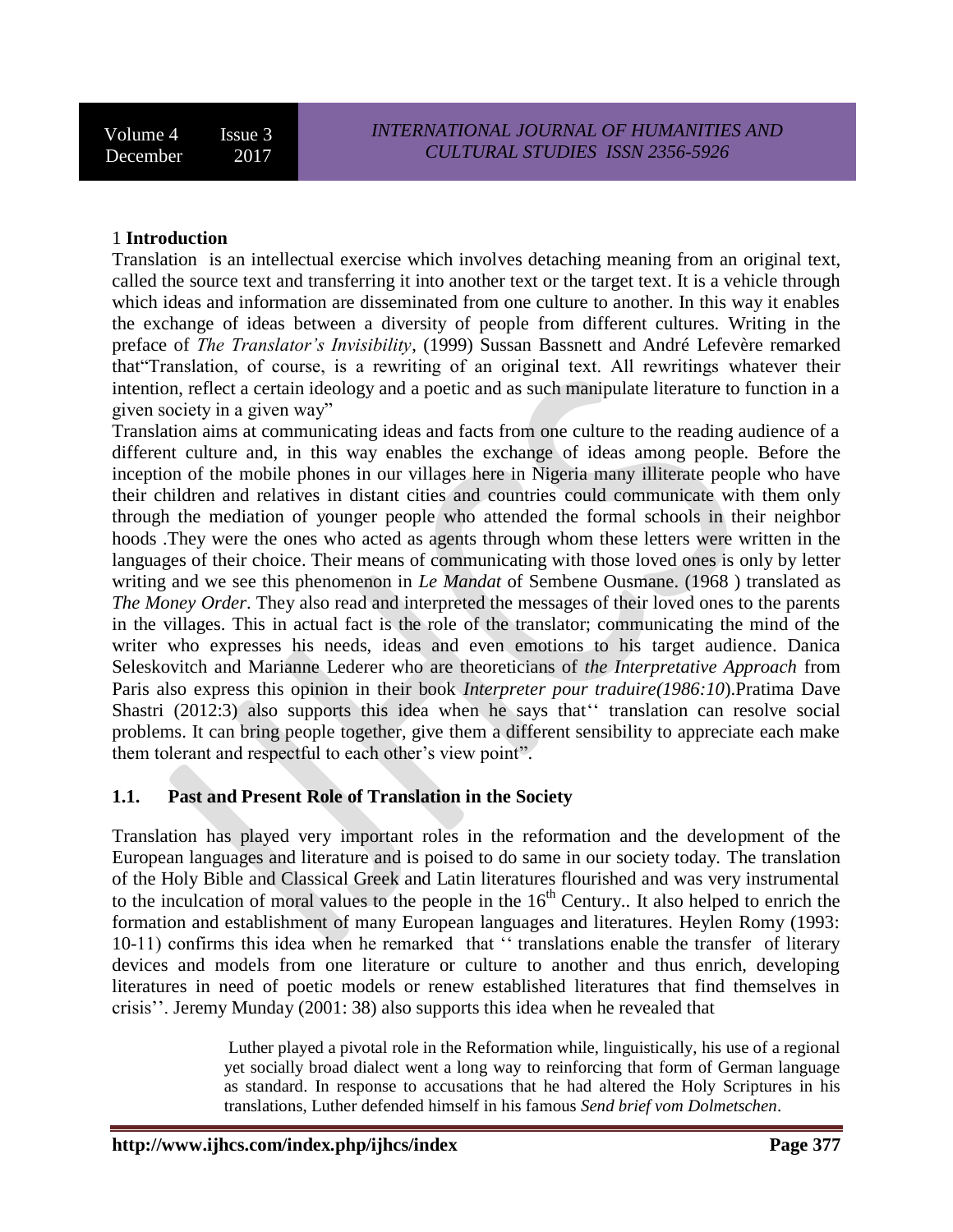It becomes very clear that translation played very important roles in the reformation and the development of the European languages and literatures and is poised to do same in our society today. By this example, one can see that translation practice across the ages has not only been instrumental to the dissemination of knowledge it has also been a risky enterprise because emphasis was laid on faithfulness to the letter. It is reported that some Bible translators William Tyndale and Etienne Dolet were both accused of heresy and blasphemy so were executed respectively in 1536 and 1546 (Jeremy Munday 2001: 37). This reveals that the concept of faithfulness has been closely attached to the exercise of translation throughout the ages. In addition to this, urbanization and civilization processes have generated an influx of people across the important cities and countries Thus diversity of cultures and languages in these metropolitan societies have created increasing needs for mutual understanding and peaceful co-existence and people have seen the need to maximize the advantages that they can derive from one another so try to enhance relationship with other communities Translation becomes inevitable in such societies because of their multi-lingual and multicultural characteristics. Roger et al (1984:6) reveal that:

There are no longer any remote islands or isolated people. An ever-denser web of crisis-crossing links and mutual dependence enfolds all nations. It is now

increasingly necessary for them to turn passive independence to deliberate solidarity which can move their diversity a source of continuous and mutual enrichment and so that the future of each one may be increasingly sustained by its many links with the others.

# **1.1.1 The Need For Integration In The Sub-region**

## **1.1.2**

Presently, globalization has reduced the world to a "global village " where someone could do business with another living thousands of kilometers away, without actually coming in direct physical contact with them. Since dissemination of information has been enhanced by modern technology such as the cell phone, fax and internet, bilateral trade agreements and international businesses are now contracted by different nations through these modern means of telecommunications. And translation is the tool that facilitates these businesses all over the world.

Now, about fifteen(15) nations belong to the West African Sub-region as a result of Mauritania's withdrawal. Five out of these countries are Anglophone while the rest speak French and other languages. But there is a need for them to integrate more fully in order to maximize their benefits of globalization. Their Chief Security officers need to discuss and agree on measures and strategies that they can adopt to combat trans-border crimes, terrorism, smuggling, woman and child trafficking in order to ensure security within the region.These decisions are top secrets and should be known only to them and that is the reason translation becomes *sine qua non* in regional integration and associations. Nwabueze and Muotoo (2016:22) agree with these ideas when the say :

> The truth is that with globalization, there is no hiding place any longer and nations must move together from now on, share goods and services as well as experiences in research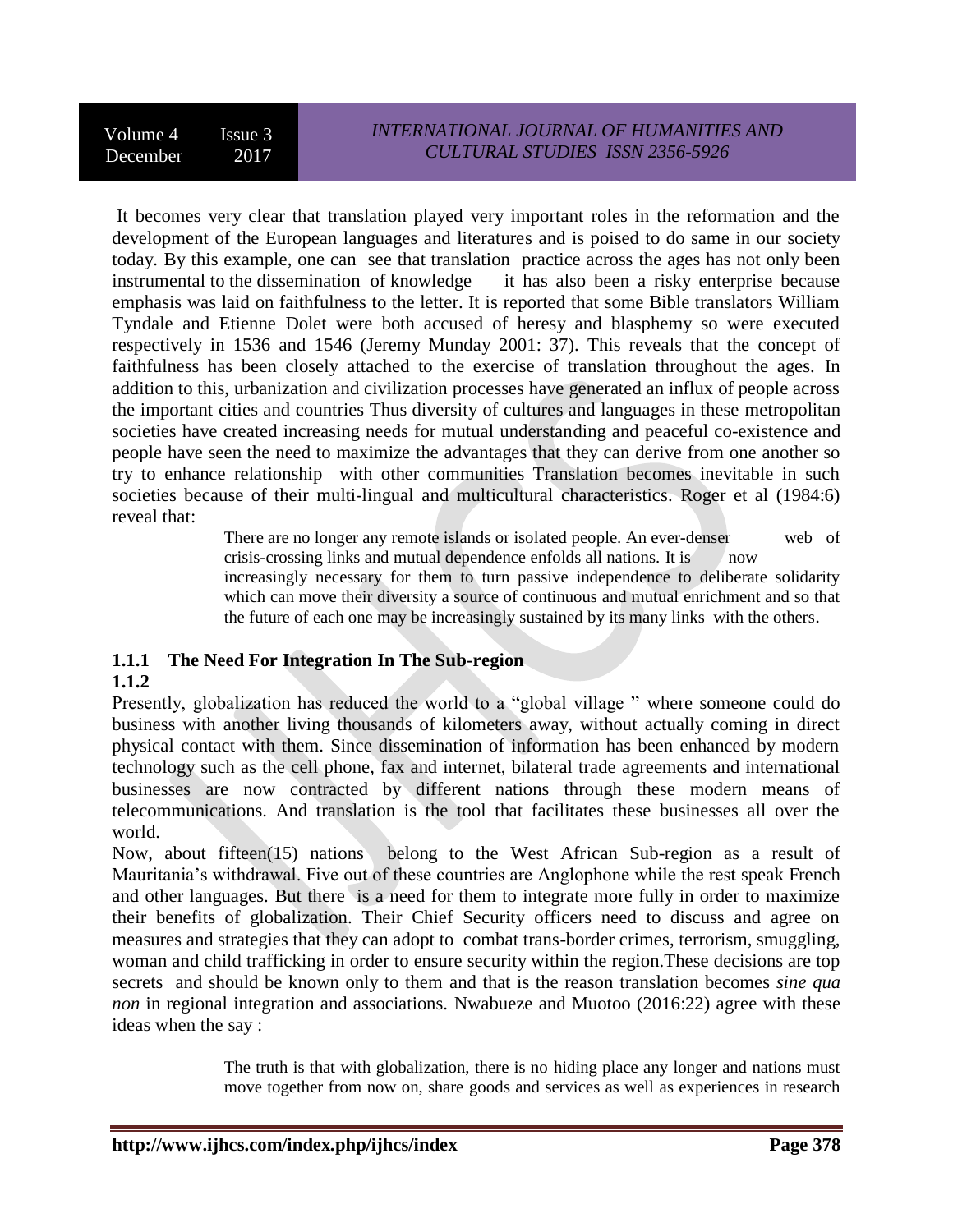and technology in order to reduce hunger, poverty,achieve faster development across the globe, therby making the world a better place for on an all.

Translation helps to eliminate individual and societal differences which endanger strife and hostilities and hinder developmental processes. There is need for all language barriers to be broken within Africa and especially in the Sub-region to enable countries achieve scientific, economic, political progress.

## **1.1.1.1 Promoting Mutual Co-Existence within the West African Countries through Literary Translation**

Africa and West African sub-region have been beset with incessant problems of poverty, diseases, ethnic and religious violence This has increased the disturbing problems of insecurity underdevelopment and unnecessary deaths, oppression and exploitation of the weaker groups by their domineering neighbours. Literary translation can act as a tool which creates enabling environment for peace and mutual understanding among the peoples of these countries. Presently many African writers have written literary books of renowned importance as a result their being translated into other foreign languages .The examples of such literary works are *Things Fall Apart* ,*A Man of the People* by Chinua Achebe, *The Trials of Brother Jero, Kongi's Harvest* by Wole Soyinka, L'Enfant Noir by Camara laye, *Une Vie de Boy* by Ferdinand Oyono, *Une Si Longue lettre* by Mariama Ba, *Le Mandat* by Sembene ousmane, *The purple Hisbiscus* by Chimamanda Ngozi Adiche and others. Some of those written in English languages have been translated into French languages and some of those literary works in French languages viceversa.

Some of these writers have enumerated the socio-political problems in their societies in the precolonial and post- colonial times, others have criticized the vices of their societies such as greed, corruption, ethnic and religious bigotries and violence .Others have condemned the oppression and exploitation of women by their male counter parts and have advocated equality and justice for all in the society. In this vein literary translation helps to create and enhance suitable environments for peaceful co-existence among the diverse population of West Africa and other works are read. To illustrate this further it has been revealed that *Things Fall Apart* has been translated into several languages. This shows then that Chinua Achebe has been able to project the Igbo cultural values of the pre-colonial and post colonial times to a much larger audience than if his book had remained in its original form.

Pratima Dave Shastri (2012:3)succinctly argues that:

Translation crosses the linguistics, social religious and cultural barriers, translation can remove the barriers of between two languages .it can safeguard against regionalism and can promote national integration

Considering these points, one feels that more literary texts with good cultural values should be made available to children and youths in Nigeria and other West African countries. In fact, moral and didactic implications of literature cannot be over-emphasized. It is a fact that literature entertains, and at the same time enables the reader to imaginatively project himself into the world of other people who inhabit societies other than their own. It is certainly through translation that many classical and ancient texts reach the modern man today . Sussan Bassnett Mcguire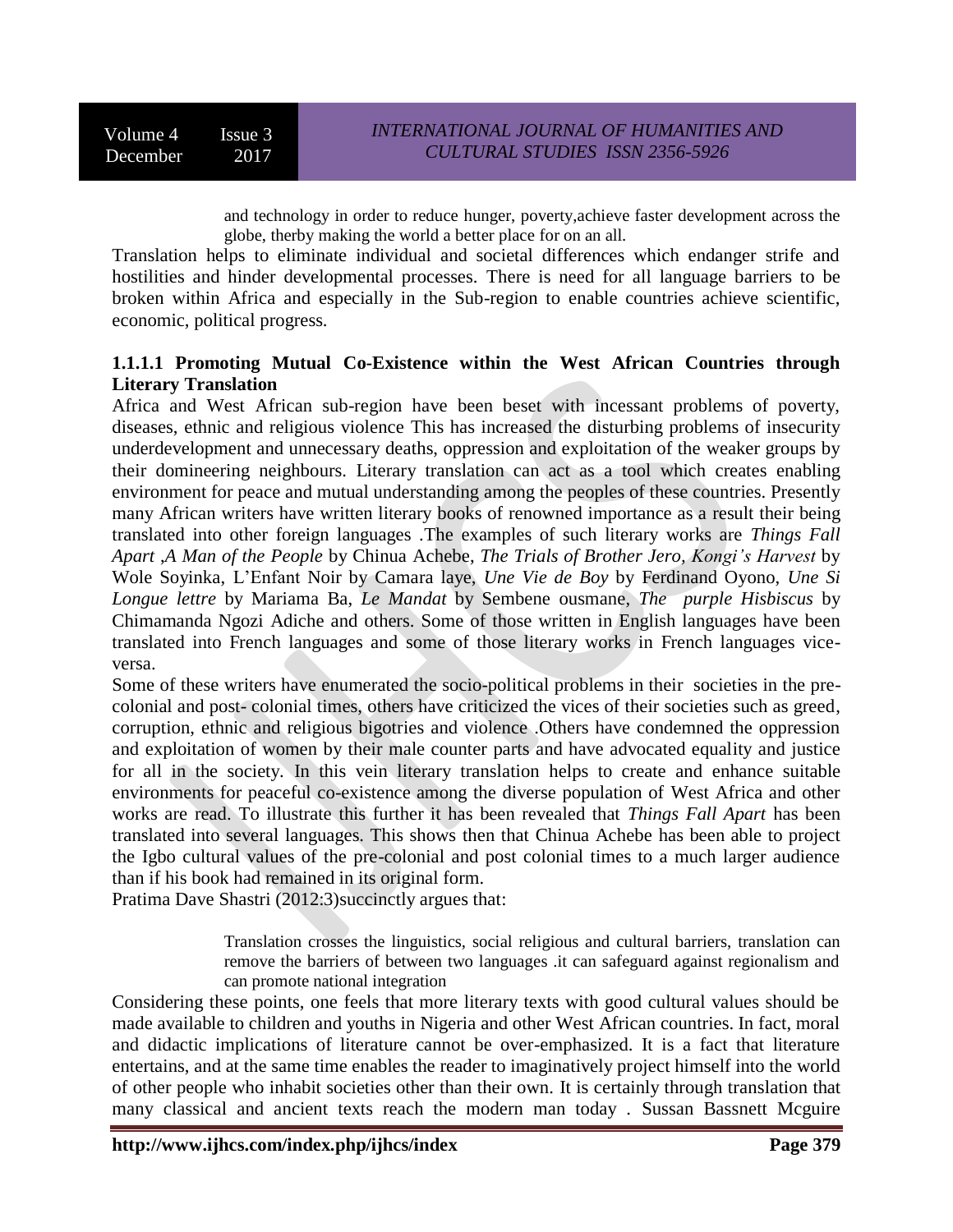(1992:43) affirms that the views of both Cicero and Horace on translation and other things were to have great impact on successive generations of translators and linguists. The implication of this that ancient texts by writers and philosophers like Aristotle, Plato, Cicero, Horace , Sophocles, Shakespeare were preserved and re-created to reach future readers through translation.

Translation played remarkable roles during the  $16<sup>th</sup>$  century in Europe. their civilizing function in the era processes of Renaissance and reformation It contributed immensely to the progress and education of many people in that era .Salmon Pierre (1993:32) shows that French humanist writers like Joachim du Bellay, Pierre de Ronsard and others helped in establishing and enriching their vernacular language and literature through translation. The classical Greek and Latin literatures translated in that era were relative in the moral education of the Renaissance period.This shows that literary works cannot be limited by time or space.

Jeremy Munday(2012:13) supports this view when he argues that the practice of translation was crucial for the early dissemination of key cultural and religious texts and concepts. In the West, the different ways of translating were discussed by, among others, Cicero and Horace (first century BCE) and St Jerome (fourth century( CE.)

Translation can expose the target audience, be they intellectuals or local businessmen to new ideas that can broaden their perspectives about scientific or technological discoveries .Being acquainted with other people's cultures and ideas can help individuals develop certain potentials and abilities they did not know that they possessed. These new ideas can enhance scientific and technological development which in turn bring about industrialization and economic advancement of the people West Africa. Literary works from other parts of the world help young people to appreciate other peoples' cultures.

Gwendolyn Calvert Baker affirms this point when she remarked that:

What our children learn about the wide variety of people in the world around them will significantly influence the way they grow and what kind of adults they will become. It will determine whether they develop into confident, secure members of society, who respect and appreciate diversity or into adults who view others with hostility and fear because of ignorance (quoted in Amadu Maddy and Doonarae MacCann (1996:217).

In order to ensure active participation of their population the leaders of the government should pursue policies that will enhance communication. To buttress this point, Bamgbose emphasizes that effective communication is an essential factor for policymaking .Obviously this becomes more crucial in multilingual countries especially for the purpose of administration. Ajulo Babalola (2000:231) also advocates for an increase of translation activities in Nigeria by remarking thus:

Nigeria, being a multicultural and multilingual state, should be a veritable country of translation and interpreters in order to promote mutual understanding. …. More important is the need to translate the Nigerian constitutions, laws and all official documents of the governments in the Federation into Nigerian languages, so that Nigerians can understand and follow government work in their respective languages (231).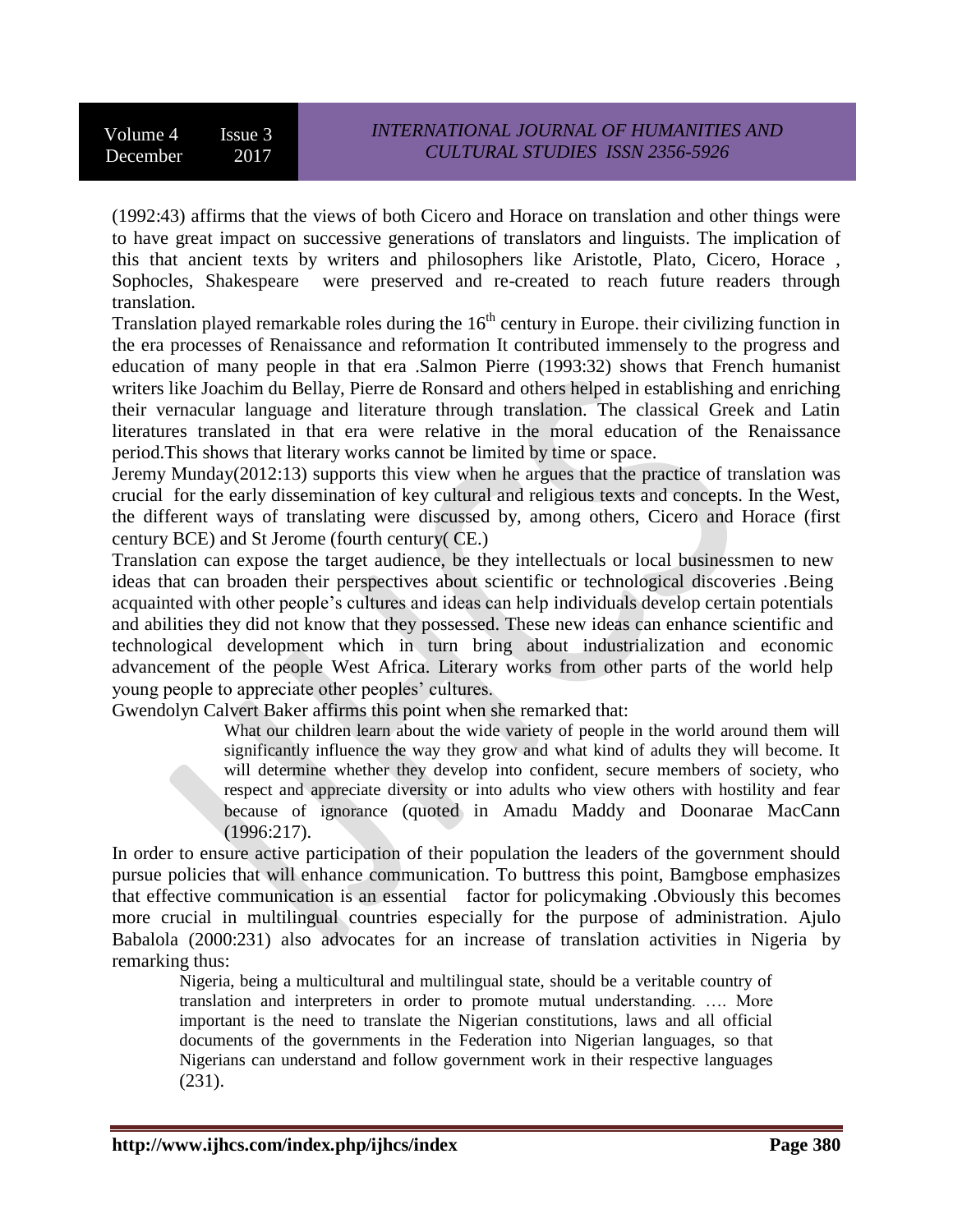### **1.1.1.1.1 The Relevance of Translation in a Language Class**

Translation can also still be relevant in a language class although the Grammar Translation method seems obsolete. The teacher can teach verbs by using the translation method. For example the French verbs/auxiliary: ETRE-To Be-and "avoir" which means "to have .The teacher can create a better understanding in his students by conjugating them in French and showing the equivalence in English language.As far as learning is concerned an intelligent and creative teacher can borrow any material and use his initiative to make his subject interesting and rich.A creative teacher is never limited by rules, but can go out of his way to source ideas and innovations to make his subject interesting and enjoyable by his students. He can use role-plays, songs, questions, dialogues and translation to help his students have a good understanding and competence of the subject. Here is an illustration to support this idea:

| French language | English language |
|-----------------|------------------|
| Avoir           | To have          |
| J'ai            | I have           |
| Tu as           | U have           |
| Ill/elle a      | he/she has       |
| Nous avons      | vous avez        |
| Vous avez       | you have         |
| Ils/elles ont   | they have        |
|                 |                  |

It would sound very ridiculous to say to an Igbo person, learning French language, "I have ten years and would be very wrong to teach him Je suis dix ans

Ngozi a de la chance Ngozi is lucky Vous avez froid You are cold Obi a mal à la tete Obi has headache But in English language sometimes the term "avoir means "is "that is "etre". In order to make it clear to an Igbo phone student, the teacher may write the three sentences containing the terms in different languages on the board to make it clear to the students. To illustrate this let us examine these sentences. 1. French Languages Tu as quel âge? J'ai huit ans. English Language How old are you? I am eight years old. Igbo Language Here is another example of another sentence with "avoir". French language Nous avons faim.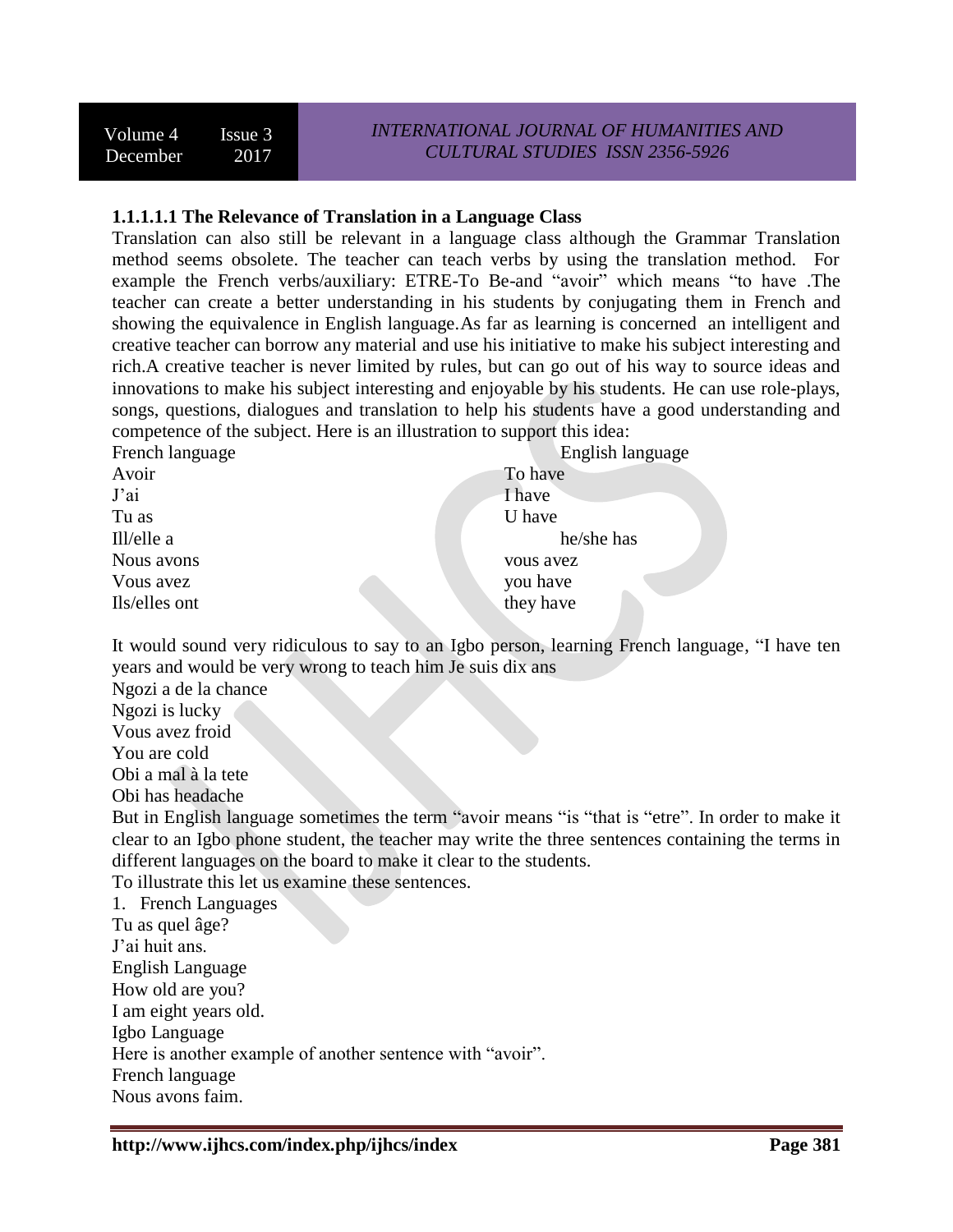Volume 4 Issue 3 December 2017

English language We are Hungry Igbo language

.

Pratima Dave Shastri (2012:1) supports this fact of teaching Grammar through translation when he says that:

> Actually, the concept of language teaching began with Grammar translation method, where the rules of grammar, and the vocabulary items of Latin were memorized and each sentence was translated from Latin into the mother-tongue and vice-versa. It has certain drawbacks hence the method was rejected. But even today translation is a good technique to teach language.

In this era of industrialization and scientific development, a lot of information is needed to accelerate technological and economic development .Translation becomes very relevant in the developing countries situated in the West African sub region because of their multilingual nature. Countries like Nigeria, Senegal, Niger and others are characterized by multiplicity of languages and smaller dialects which create mutual unintelligibility, according to Elugbe Nigeria alone has approximately 400 languages and this phenomenon has gender a lot of mistrust and suspicious even among the different communities in the country. Thus translation becomes inevitable in order to surmount the linguistic obstacles thereby facilitating communication and the dissemination of ideas within these international associations. Alan Forrest affirms this fact when he noted that the diversity of European languages sometimes create problems to the business and activities of the European Union because the smaller member states are reluctant to allow their own languages and cultures to be encroached upon . This clearly explains the absence of any choice of language as lingua franca for the European Union so that, English, French, Spanish, Portuguese, German, Dutch and Swedish are freely spoken within the union. According to Alan Forrest (2000: 338)

> Problems of language permeate every action of the European Union. Participants at meetings struggle daily with problems arising from the multiplication of languages which they speak: they are helped by cumbersome but reasonably effective systems of speech interpretation and document translation. Tremendous efforts have to be made to ensure that European laws say exactly the same thing in a large number of language versions.

Translation can help to bridge the cultural barriers–within these communities with multiplicity of ethnic groups and languages This paper suggests that: since some of these countries in west African are beset with the critical crucial problems of poverty ,diseases, violence and underdevelopment they should collaborate their efforts to confront and overcome them .It is obvious that wider dissemination of ideas and information through translation can help to enhance unity and integration among the peoples from the different states of these multilingual countries. Forrest Alan in Ajulo(200:340) has shown that linguistics problems in inter-national associations like the United National Organization (UNO) and the European Union (EU) are resolved through translation practices . Therefore, the document of the meeting and other interactions of the union are translated daily in the languages of the member states, consequently,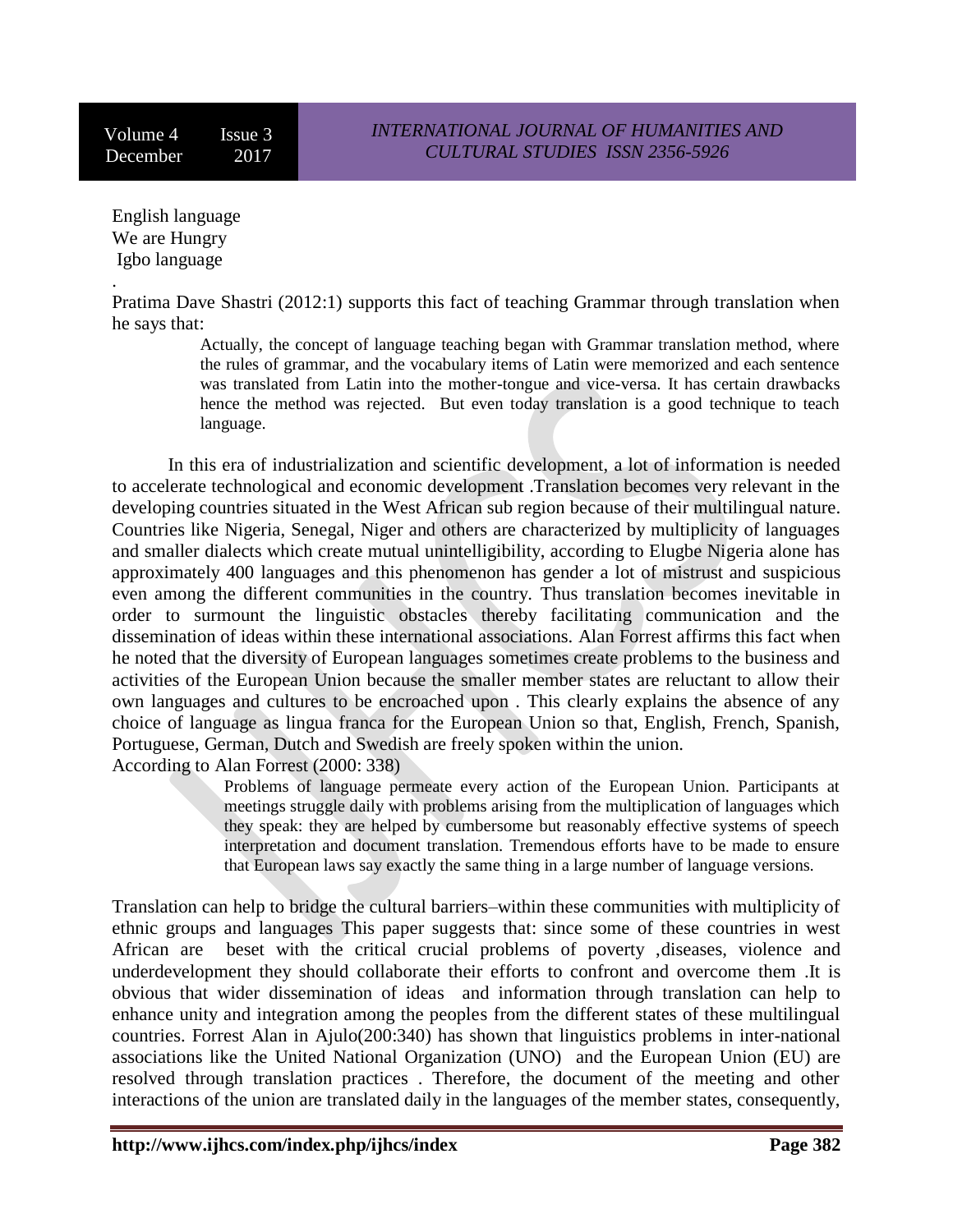this paper suggests that important document like the constitutions and policies written in English language translated into indigenous languages in order to effectively communicate some of these important ideas to the rural population. Thus translation practices are very vital for the massive participation of the population in developmental processes.

### **Conclusion**

This paper has studied the vital roles played by translation during the renaissance period across; especially in Western Europe .it has also seen its relativity in international associations, socioeconomic and cultural activities. In Multilingual states of West Africa, it can effectively enhance communication among the rural population and the educated class as well .it can create enabling environments for mutual understanding, trust and responsibility for other people in the society. It is very useful in communicating scientific and innovative ideas on agriculture and technology that can accelerate industrialization and economic development. Through if the local languages dialects can standardized and enriched. . Through translation, many good literatures for children and youths can become real vehicles that promote international unity and cooperation in such a multilingual continent like Africa. Translation practices can enhance development and peaceful co-habitation in the West African sub region which has suffered much regional, religious violence and poverty.